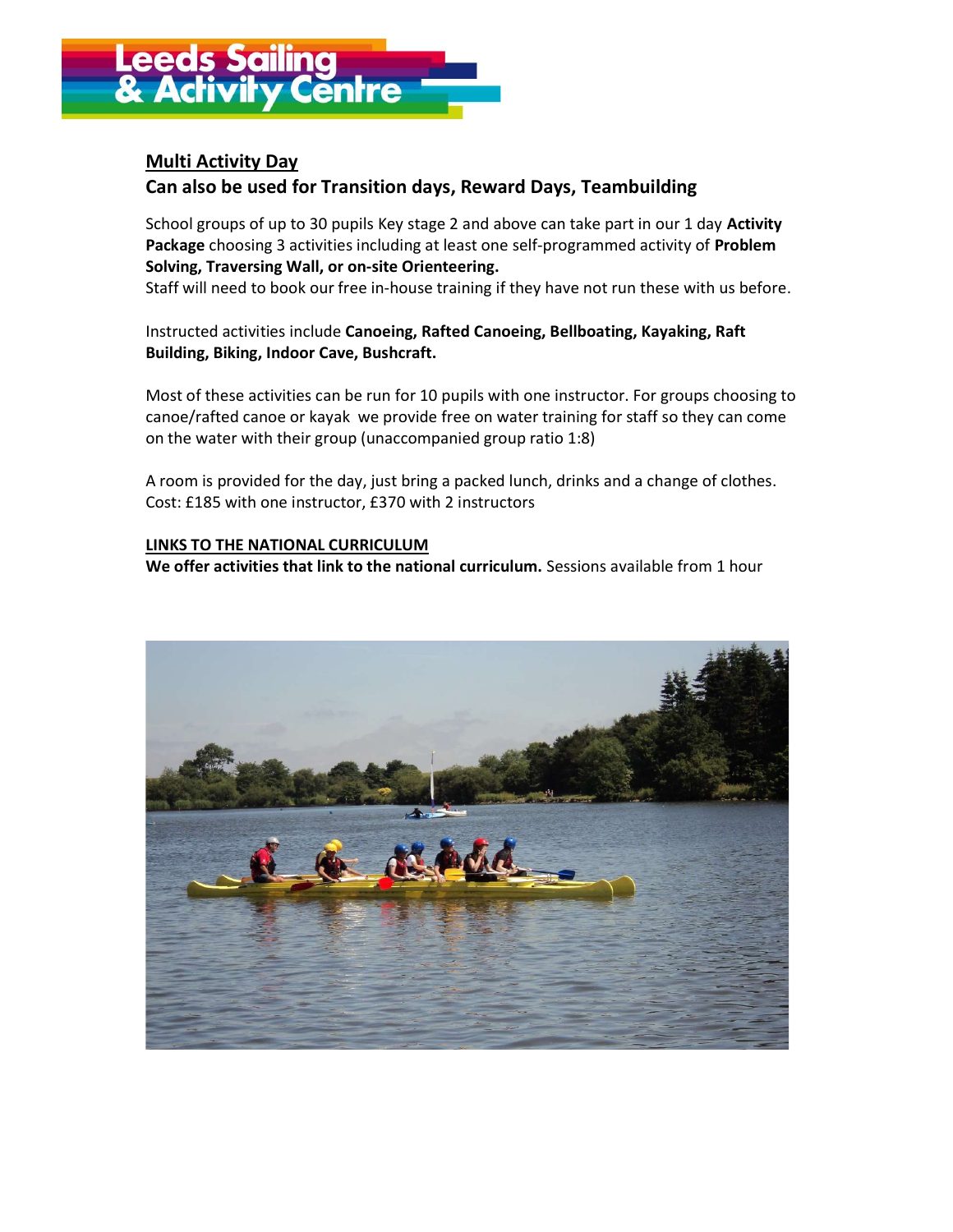

Benefits of regular visits: Schools that visit us weekly throughout the year report significant pupil improvement in areas such as attention, language development and attendance. We are completely flexible, any combination of times and activities available.

# Start Paddling: Watersports for Secondary Schools.

Have Fun, Learn paddling skills and achieve NGB awards Paddlepower Start Award for a minimum of 2 hours Canoe and Kayak sessions. Paddlepower Discover 8 hours Canoe and Kayak Or try Rafted canoe or Bellboat, Raft Building,Stand Up Paddle Boarding for a really wet experience.